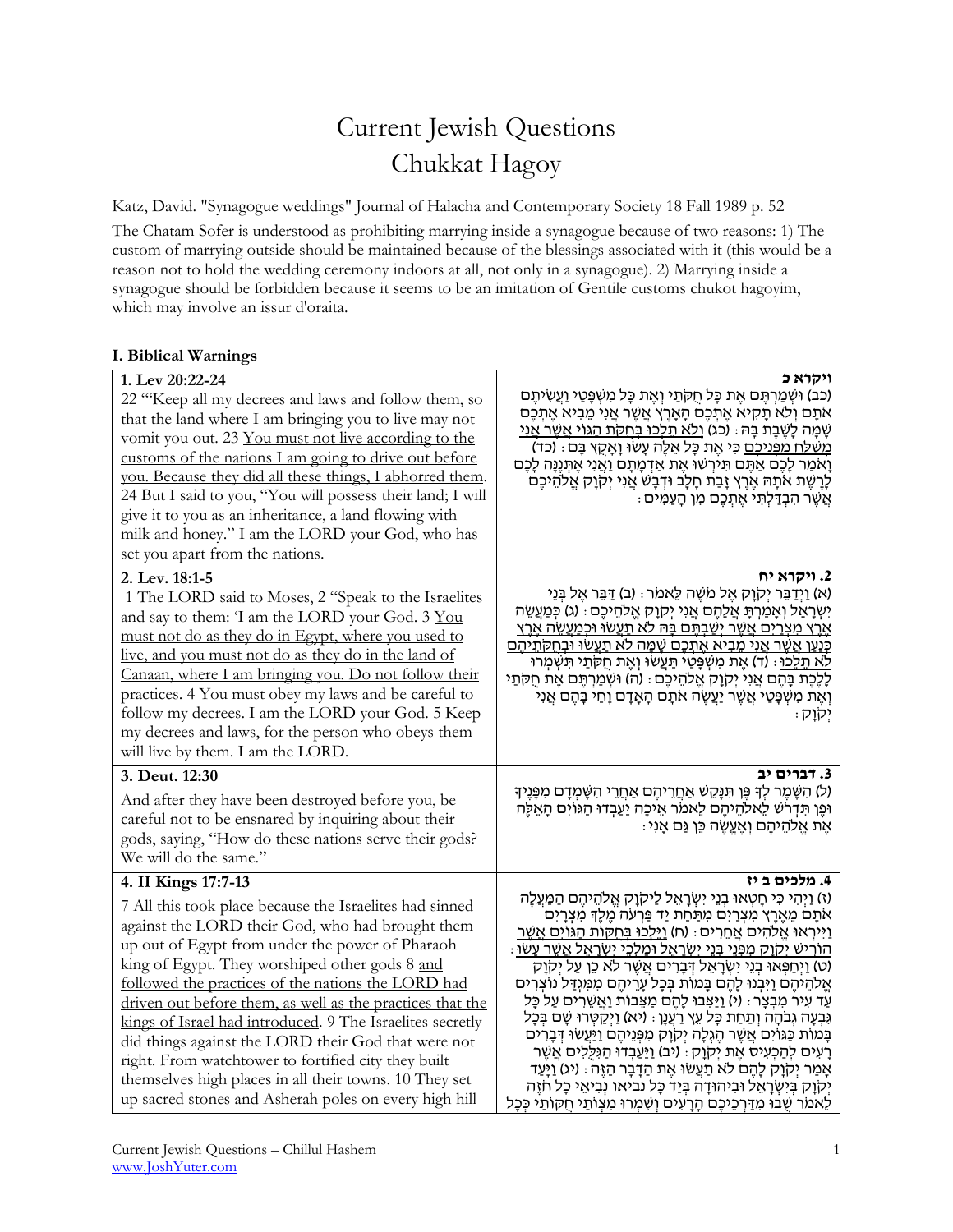| and under every spreading tree. 11 At every high place | הַתּוֹרָה אֲשֶׁר צִוִּיתִי אֶת אֲבֹתֵיכֶם וַאֲשֶׁר שָׁלַחְתִּי אֲלֵיכֶם |
|--------------------------------------------------------|-------------------------------------------------------------------------|
| they burned incense, as the nations whom the LORD      | ּבִּיַד עֲבָדַי הַנְּבִיאִים :                                          |
| had driven out before them had done. They did wicked   |                                                                         |
| things that aroused the LORD's anger. 12 They          |                                                                         |
| worshiped idols, though the LORD had said, "You        |                                                                         |
| shall not do this." 13 The LORD warned Israel and      |                                                                         |
| Judah through all his prophets and seers: "Turn from   |                                                                         |
| your evil ways. Observe my commands and decrees, in    |                                                                         |
| accordance with the entire Law that I commanded        |                                                                         |
| your ancestors to obey and that I delivered to you     |                                                                         |
| through my servants the prophets."                     |                                                                         |

#### **II. Rabbinic Sources**

| 5. Sifra Achrai Mot 9:8<br>"Or like the ways of Egypt and the ways of the land of<br>Canaan you shall not do" - Perhaps this means do not<br>build houses or plant trees as they do. Thus it means<br>to say "in their <i>statutes</i> do not follow" – this was only<br>said regarding their statutes which were established for<br>them, for their fathers, and their grandfathers. And<br>what would they do? A man would marry a man, a<br>woman [would marry] a woman, a man would marry a<br>woman and her daughter, and a woman would marry<br>two men. Thus the Torah says, "in their statutes do<br>not follow."                                                                                                   | 5. ספרא אחרי מות פרשה ט<br>(ח) או כמעשה ארץ מצרים וכמעשה ארץ כנען לא<br>תעשו, יכול לא יבנו בניינות ולא יטעו נטיעות כמותם<br>תלמוד לומר ובחקותיהם לא תלכו, לא אמרתי אלא<br>בחוקים החקוקים להם ולאבותיהם ולאבות<br>אבותיהם ומה היו עושים האיש נושא לאיש והאשה<br>לאשה, האיש נושא אשה ובתה והאשה ניסת לשנים<br>לכך נאמר ובחקותיהם לא תלכו.                          |
|-----------------------------------------------------------------------------------------------------------------------------------------------------------------------------------------------------------------------------------------------------------------------------------------------------------------------------------------------------------------------------------------------------------------------------------------------------------------------------------------------------------------------------------------------------------------------------------------------------------------------------------------------------------------------------------------------------------------------------|------------------------------------------------------------------------------------------------------------------------------------------------------------------------------------------------------------------------------------------------------------------------------------------------------------------------------------------------------------------|
| 6. Sifra Achrei Mot 9:9                                                                                                                                                                                                                                                                                                                                                                                                                                                                                                                                                                                                                                                                                                     | 6. ספרא אחרי מות פרשה ט                                                                                                                                                                                                                                                                                                                                          |
| "In their statutes do not follow" – and what does this<br>verse state which was not said previously. Was it not<br>already stated, "Let no one be found among you who<br>sacrifices their son or daughter in the fire, who<br>practices divination or sorcery, interprets omens,<br>engages in witchcraft" (Deut. 18:10). And what does<br>the Torah come to teach in saying "in their statutes to<br>not follow"? To not follow in their social manners such<br>as theaters, circuses, and astrology. R. Meir says these<br>are the way of the Amorites which were enumerated by<br>the Sages                                                                                                                              | (ט) ובחקותיהם לא תלכו, וכי מה הניח הכתוב שלא<br>אמרו, והלא כבר נאמר לא ימצא בך מעביר בנו ובתו<br>באש וגומר וחובר חבר וגו׳ ומה תלמוד לומר<br>ובחוקותיהם לא תלכו שלא תלכו בנימוסות שלהן<br>בדברים החקוקין להם כגון תיטריות וקרקסאות<br>והאסטריות, ר״מ אומר אלו דרכי האמורי שמנו<br>חכמים                                                                           |
| 7a. M. Avoda Zara 1:3<br>These are the festivities of the idolaters: Kalenda, [The<br>Roman New Year which was observed as a day of<br>rejoicing.] Saturnalia, [A Roman festival beginning on<br>the 17th December and lasting several days. 'Feasting<br>and revelry and all the mad pursuits of pleasure are the<br>features which seem to have specially marked this<br>carnival of antiquity'] Kratesis,[A Roman festival<br>commemorating the conquest of Eastern Countries]<br>the anniversary of accession to the throne as well as<br>[royal] birthdays and anniversaries of deaths. This is R.<br>Meir's opinion. But the sages say, a death at which<br>burning [of articles of the dead] takes place is attended | 7. משנה עבודה זרה א משנה ג<br>ואלו אידיהן של עכו״ם קלנדא וסטרנורא וקרטסים<br>ויום גנוסיא של מלכים ויום הלידה ויום המיתה דברי<br>רבי מאיר וחכמים אומרים כל מיתה שיש בה שרפה<br>יש בה עייז ושאין בה שרפה אין בה עייז יום תגלחת<br>זקנו ובלוריתו יום שעלה בו מן הים ויום שיצא בו<br>מבית האסורים ועכו״ם שעשה משתה לבנו אינו אסור<br>: אלא אותו היום ואותו האיש בלבד |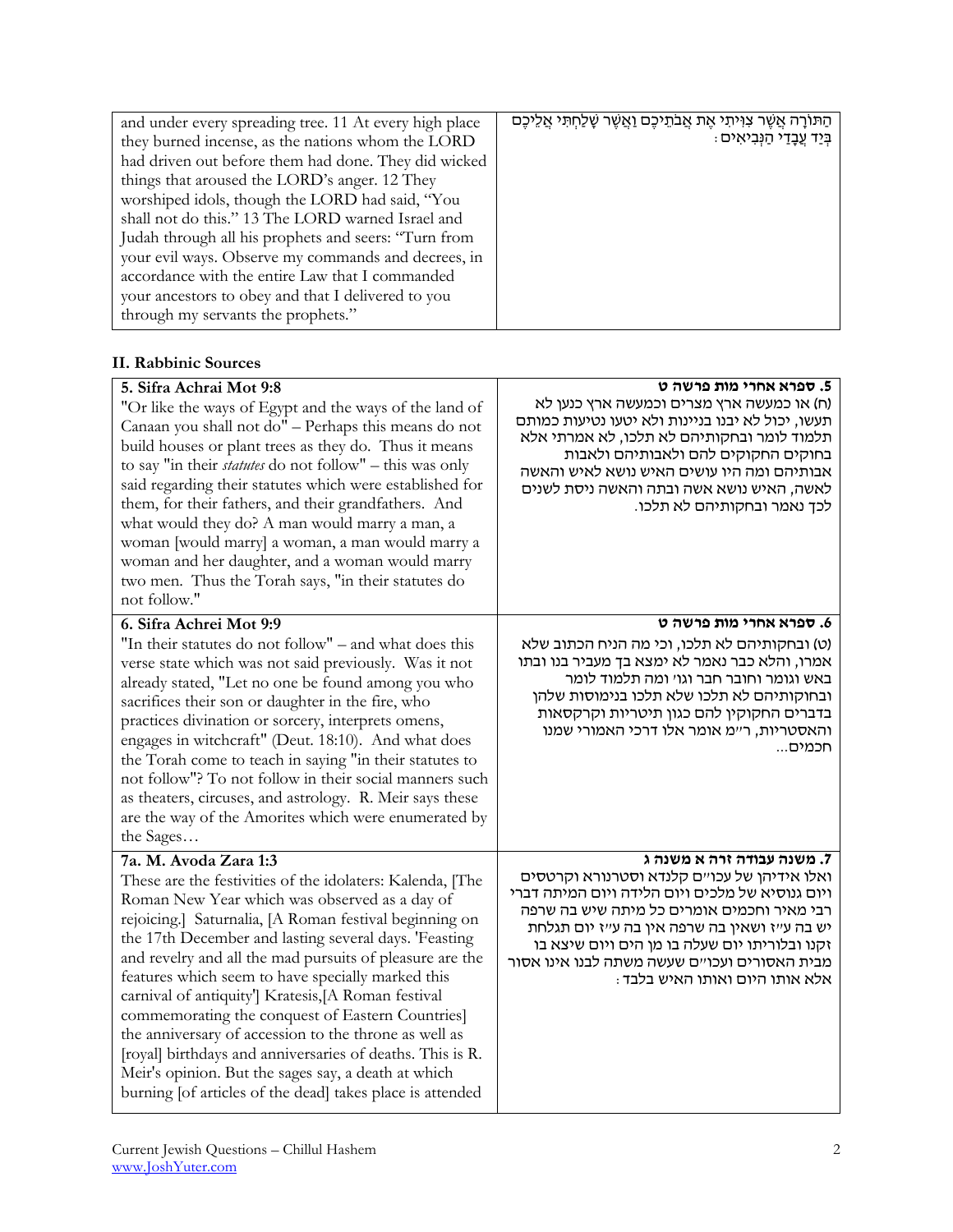by idolatry, but where there is not such burning there is no idolatry.

# **7b. B. Avoda Zara 11a**

THE BIRTHDAY AND ANNIVERSARIES OF KINGS DEATHS. [THIS IS R. MEIR'S OPINION. THE SAGES SAY IDOLATRY ONLY OCCURS AT A DEATH AT WHICH BURNING OF ARTICLES TAKES PLACE.] This implies that R. Meir is of opinion that at every death, whether there is burning of articles or there is no burning, idol-worship takes place — consequently, the burning of articles is not an [idolatrous] cult. From which is to be inferred that the Rabbis hold that burning [of articles at a funeral] is an [idolatrous] cult; what then of the following which has been taught: The burning of articles at a king's [funeral] is permitted and there is nothing of Amorite usage about it? Now if it is a cult of idolatry how could such burning be allowed? Is it not written, and in their statutes ye shall not walk? — Hence, all agree that burning is not an idolatrous cult and is merely a mark of high esteem [for the deceased]; where they differ is this: R. Meir holds that at every death, whether burning of articles takes place or does not take place, there is idol-worship; but the Rabbis hold that a death at which burning takes place is regarded as important and is marked by idol-worship, but one at which no burning takes place is unimportant and is not marked by idolworship.

# **8a. M. Sanhedrin 7:3**

Execution by the sword was performed thus: the condemned man was decapitated by the sword, as is done by the civil authorities. R. Judah said: this is a hideous disfigurement; but his head was laid on a block and severed with an axe. They replied, no death is more disfiguring than this.

## **8b. B. Sanhedrin 52b**

It had been taught: R. Judah said to the Sages: I too know that this is a death of repulsive disfigurement, but what can I do, seeing that the Torah hath said, neither shall ye walk in their ordinances? But the Rabbis maintain: Since Scripture decreed the sword, we do not imitate them [when using their method]. For if you will not agree to this, then how about that which was taught: Pyres may be lit in honor of deceased kings, and this is not forbidden as being of the 'ways of the Amorites': but why so? Is it not written, neither shall ye walk in their ordinances? But because this burning is referred to in the Bible, as it is written, [But

#### **תלמוד בבלי עבודה זרה יא:א-ב**

יום הלידה ויום המיתה. מכלל דר"מ סבר: לא שנא מיתה שיש בה שריפה, ולא שנא מיתה שאין בה שריפה - פלחי בה לעבודת כוכבים, אלמא: שריפה לאו חוקה היא. מכלל דרבנן סברי: שריפה חוקה היא, והא תניא: שורפין על המלכים ולא מדרכי האמורי; ואי חוקה היא, אנן היכי שרפינן? והכתיב: +ויקרא יח+ ובחוקותיהם לא תלכו! אלא, דכ"ע - שריפה לאו חוקה היא, אלא חשיבותא היא, והכא בהא קמיפלגי, ר"מ סבר: לא שנא מיתה שיש בה שריפה, ולא שנא מיתה שאין בה שריפה - פלחי בה לעבודת כוכבים, ורבנן סברי: מיתה שיש בה שריפה - חשיבא להו ופלחי בה, ושאין בה שריפה - לא חשיבא ולא פלחי בה. גופא: שורפין על המלכים ואין בו משום דרכי האמורי, שנאמר: +ירמיהו לד+ בשלום תמות ובמשרפות אבותיך המלכים וגו'; וכשם ששורפין על המלכים, כך שורפין על הנשיאים, ומה הם שורפין על המלכים? מיטתן וכלי תשמישן; ומעשה שמת ר"ג הזקן, ושרף עליו אונקלוס הגר שבעים מנה צורי. והאמרת: מה הן שורפין עליהם? מיטתן וכלי תשמישן! אימא: בשבעים מנה צורי. ומידי אחרינא לא? והתניא: עוקרין על המלכים ואין בו משום דרכי האמורי! אמר רב פפא: סוס שרכב עליו. ובהמה טהורה לא? והתניא: עיקור שיש בה טריפה - אסור, ושאין בה טריפה - מותר, ואיזהו עיקור שאין בה טריפה? המנשר פרסותיה מן הארכובה ולמטה! תרגמא רב פפא: בעגלה המושכת בקרון.

## **.8 משנה סנהדרין ז משנה ג**

מצות הנהרגים היו מתיזין את ראשו בסייף כדרך שהמלכות עושה רבי יהודה אומר ניוול הוא זה אלא מניחין את ראשו על הסדן וקוצץ בקופיץ אמרו לו אין מיתה מנוולת מזו

#### **תלמוד בבלי סנהדרין נב:ב**

גמרא. תניא, אמר להן רבי יהודה לחכמים: אף אני יודע שמיתה מנוולת היא, אבל מה אעשה, שהרי אמרה תורה +ויקרא י"ח+ ובחקתיהם לא תלכו! ורבנן: כיון דכתיב סייף באורייתא - לא מינייהו קא גמרינן. דאי לא תימא הכי, הא דתניא: שורפין על המלכים ולא מדרכי האמורי, היכי שרפינן? והכתיב ובחקתיהם לא תלכו! אלא, כיון דכתיב שריפה באורייתא, דכתיב +ירמיהו ל"ד+ ובמשרפות אבותיך וגו' - לאו מינייהו קא גמרינן. והכא נמי, כיון דכתיב סייף באורייתא - לאו מינייהו קא גמרינן.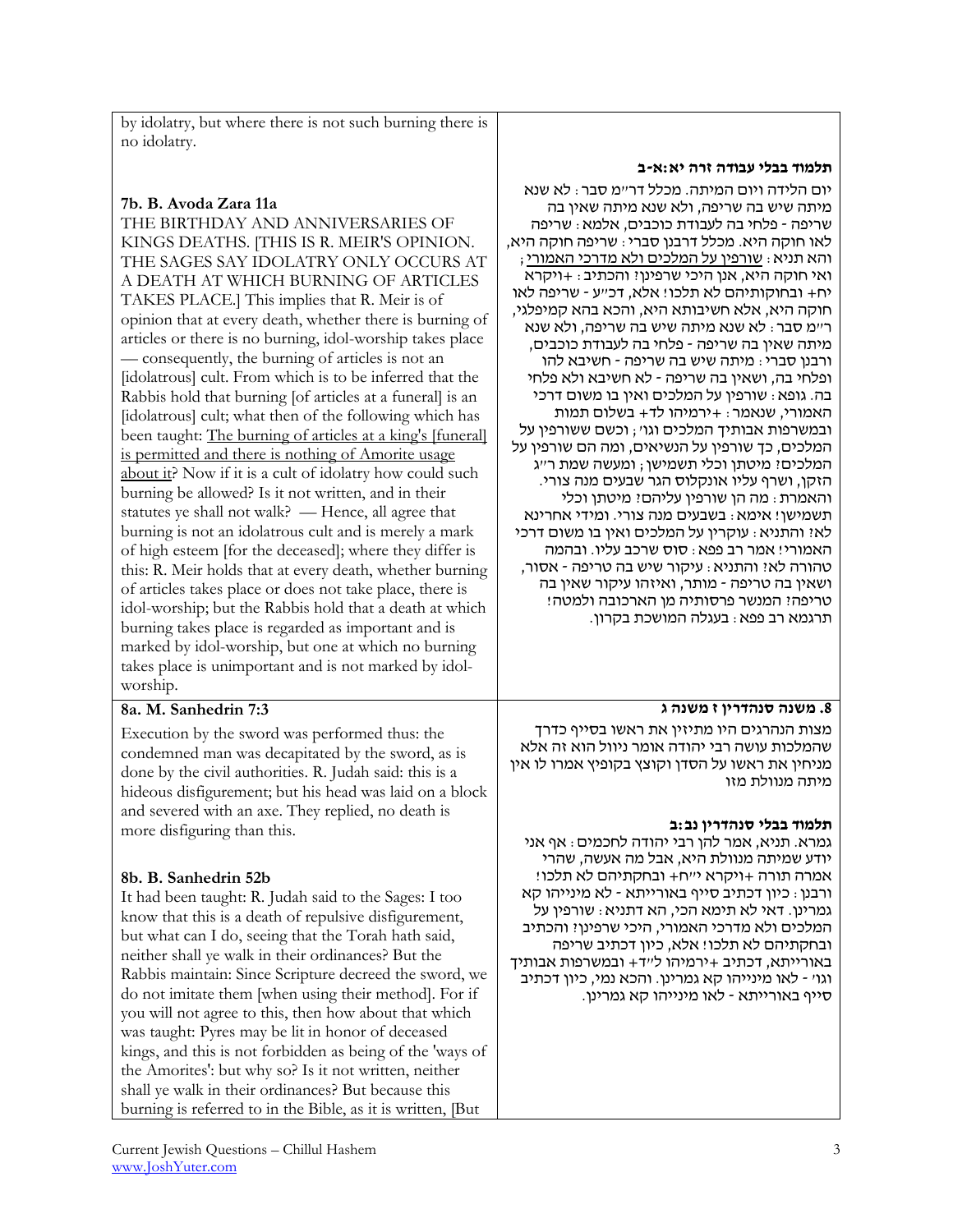| thou shalt die in peace: and with the burnings of thy<br>fathers  [so shall they burn for thee], it is not from<br>them [the heathens] that we derive the practice. So here<br>too, since the Torah decreed the sword, it is not from<br>them [the Romans] that we derive the practice. |                                                                                                   |
|-----------------------------------------------------------------------------------------------------------------------------------------------------------------------------------------------------------------------------------------------------------------------------------------|---------------------------------------------------------------------------------------------------|
| 9. B. Baya Kama 83a                                                                                                                                                                                                                                                                     | 9. תלמוד בבלי בבא קמא פג:א                                                                        |
| He who trims the front of his hair in Roman fashion is<br>acting in the ways of the Amorites.' Abtolmus b.<br>Reuben however was permitted to cut his hair in the<br>Gentile fashion as he was in close contact with the<br>Government.                                                 | המספר קומי הרי זה מדרכי האמורי, אבטולמוס בר<br>ראובן התירו לו לספר קומי, מפני שהוא קרוב<br>למלכות |

#### **III. Later Authorities**

| 10. Rambam Laws of Idolatry 11:1                                                                                                                                                                                                                                                                                                                                                                                                                                                                                                                                                                                                                                                                                                                                                                                                                                                                                                                                                                                                                                                     | 10. רמב"ם עבודת כוכבים יא:א                                                                                                                                                                                                                                                                                                                                                                                                                                                                                                                                                                                                                                                                                                                                                                                                                                                                                                         |
|--------------------------------------------------------------------------------------------------------------------------------------------------------------------------------------------------------------------------------------------------------------------------------------------------------------------------------------------------------------------------------------------------------------------------------------------------------------------------------------------------------------------------------------------------------------------------------------------------------------------------------------------------------------------------------------------------------------------------------------------------------------------------------------------------------------------------------------------------------------------------------------------------------------------------------------------------------------------------------------------------------------------------------------------------------------------------------------|-------------------------------------------------------------------------------------------------------------------------------------------------------------------------------------------------------------------------------------------------------------------------------------------------------------------------------------------------------------------------------------------------------------------------------------------------------------------------------------------------------------------------------------------------------------------------------------------------------------------------------------------------------------------------------------------------------------------------------------------------------------------------------------------------------------------------------------------------------------------------------------------------------------------------------------|
| It is forbidden to follow in the statutes of idol<br>worshippers and to be like them neither in dress<br>now with one's hair and the like, for it says "do not<br>follow in the statues of the nations," and it is says,<br>"do not follow in their statutes," and it says, "guard<br>yourselves lest you become ensared after them."<br>These all warn against one thing: not to become<br>similar to them, but rather, the Jew should be<br>separate from them and it should be known<br>through his dress and other actions just as he is<br>distinct in his nature and knowledge                                                                                                                                                                                                                                                                                                                                                                                                                                                                                                 | אין הולכין בחקות העובדי כוכבים ולא מדמין להן לא<br>במלבוש ולא בשער וכיוצא בהן שנאמר ולא תלכו בחקות<br>הגוים, ונאמר ובחקותיהם לא תלכו, ונאמר השמר לך פן<br>תנקש אחריהם, <u>הכל בענין אחד הוא מזהיר שלא ידמה</u><br><u>להן, אלא יהיה הישראל מובדל מהן וידוע במלבושו</u><br><u>ובשאר מעשיו כמו שהוא מובדל מהן במדעו ובדעותיו,</u><br>וכן הוא אומר ואבדיל אתכם מן העמים, לא ילבש<br>במלבוש, המיוחד להן, ולא יגדל ציצית ראשו כמו ציצית<br>ראשם, ולא יגלח מן הצדדין ויניח השער באמצע כמו שהן<br>עושין וזה הנקרא בלורית, ולא יגלח השער מכנגד פניו<br>מאזן לאזן ויניח הפרע מלאחריו כדרך שעושין הן, ולא<br>יבנה מקומות כבנין היכלות של עכו״ם כדי שיכנסו בהן<br>רבים כמו שהן עושין, וכל העושה אחת מאלו וכיוצא בהן<br>לוקה. +/השגת הראבייד/ ולא יבנה מקומות כבנין<br>היכלות עכויים. אייא איני יודע מהו זה אם יאמר שלא<br>יעשה בהם צורות כמו שהן עושים או שלא יעשה שם<br>חמנים סימן לקבץ בו את הרבים כדרך שהם עושים.+                           |
| 11. Shulhan Aruch Yoreh Deah 178:1-2<br>Do not follow in the statutes of the non-Jews (and                                                                                                                                                                                                                                                                                                                                                                                                                                                                                                                                                                                                                                                                                                                                                                                                                                                                                                                                                                                           | 11. שו״ע יורה דעה קעח                                                                                                                                                                                                                                                                                                                                                                                                                                                                                                                                                                                                                                                                                                                                                                                                                                                                                                               |
| not to be similar to them), and do not dress in their<br>distinctive dress. And do not grow the fringes of<br>one's hair like they do, and do not cut on the sides<br>while leaving hair in the middle, and do not cut<br>from the sides of the face from ear to ear. And do<br>not build places such as the public thoroughfares<br>where the masses enter.<br>Ramo: Rather, be distinct from them in dress and in the rest<br>of one's actions - this is only prohibited for matters which<br>non-Jews do for the matter of licentiousness. For example,<br>they would wear red clothing, the clothing of ministers and the<br>like similar to licentious clothing. Or for practices which are<br>customs or statues which have no reason for there is what to<br>suspect they carry over the "ways of the amorites" from their<br>fathers. But practices which have a purpose such as the<br>uniform of an expert physician such that he is recognizable as<br>such, it is permitted to wear those garments. And also<br>anything which is done out of honor or another reason is | סעיף א<br>אין הולכין בחוקות העובדי כוכבים (ולא מדמין להם).<br>(טור בשם הרמב״ם) ולא ילבש מלבוש המיוחד להם. ולא<br>יגדל ציצת ראשו כמו ציצת ראשם. ולא יגלח מהצדדין<br>ויניח השער באמצע. ולא יגלח השער מכנגד פניו מאוזן<br>לאוזן ויניח הפרע. ולא יבנה מקומות כבנין היכלות של<br>עובדי כוכבים כדי שיכנסו בהם רבים, כמו שהם עושים.<br>הגה : אלא יהא מובדל מהם במלבושיו ובשאר מעשיו<br>(שם). וכל זה אינו אסור אלא בדבר שנהגו בו העובדי<br>כוכבים לשום פריצות, כגון שנהגו ללבוש מלבושים<br>אדומים, והוא מלבוש שרים וכדומה לזה ממלבושי<br>הפריצות, או בדבר שנהגו למנהג ולחוק ואין טעם בדבר<br>דאיכא למיחש ביה משום דרכי האמורי ושיש בו שמץ<br>עבודת כוכבים מאבותיהם, אבל דבר שנהגו לתועלת, כגון<br>שדרכן שכל מי שהוא רופא מומחה יש לו מלבוש מיוחד<br>שניכר בו שהוא רופא אומן, מותר ללובשו. וכן שעושין<br>משום כבוד או טעם אחר, מותר (מהריייק שורש פייח).<br>לכן אמרו : שורפין על המלכים ואין בו משום דרכי<br>האמורי (ר״ן פ״ק דעבודת כוכבים). |
| permitted                                                                                                                                                                                                                                                                                                                                                                                                                                                                                                                                                                                                                                                                                                                                                                                                                                                                                                                                                                                                                                                                            | סעיף ב                                                                                                                                                                                                                                                                                                                                                                                                                                                                                                                                                                                                                                                                                                                                                                                                                                                                                                                              |